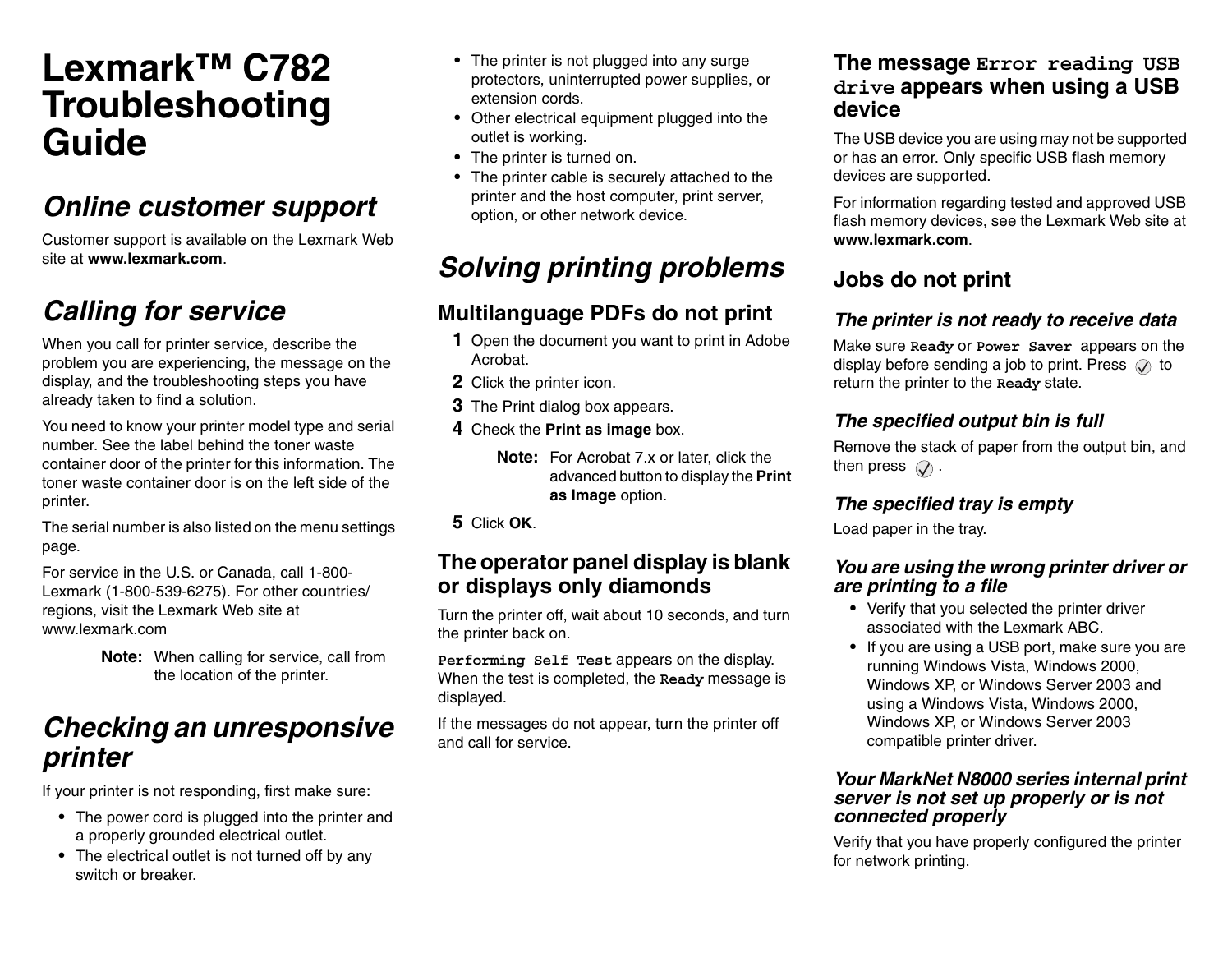See the *Software and Documentation* CD or go to the Lexmark Web site for information.

#### *You are using the wrong interface cable, or the cable is not securely connected*

Make sure you are using a recommended interface cable.

Make sure the connection is secure.

## **Held jobs do not print**

#### *A formatting error has occurred*

- **•** Print the job. (Only part of the job may print.)
- **•** Delete the job.
- **•** Free up additional printer memory by scrolling through the list of held jobs and deleting others you have sent to the printer.

#### *The printer has insufficient memory*

- **•** Print the job. (Only part of the job may print.)
- **•** Delete the job.
- **•** Free up additional printer memory by scrolling through the list of held jobs and deleting others you have sent to the printer.

### *The printer has received invalid data*

Delete the job.

### **Job takes longer than expected to print.**

### *The job is too complex*

Reduce the complexity of your print job by eliminating the number and size of fonts, the number and complexity of images, and the number of pages in the job.

### *Page Protect is set to On*

Set **Page Protect** to Off from **Print Recovery**.

For more information, see the *Menus and Messages Guide*.

#### *Job prints from the wrong tray or on the wrong paper or specialty media*

Make sure the Paper Size and Paper Type specified in the printer driver match the paper size and type in the tray and what is set on the printers operator panel.

### **Incorrect characters print.**

#### *You are using an incompatible parallel cable.*

If you are using a parallel interface, make sure you are using an IEEE 1284-compliant parallel cable. We recommend Lexmark part number 1329605 (10 ft) or 1427498 (20 ft) for the standard parallel port.

### *The printer is in Hex Trace mode*

If **Ready. Hex Trace** appears on the display, you must exit Hex Trace mode before you can print your job. Turn the printer off and back on to exit Hex Trace mode.

## **Tray linking does not work**

- **•** Make sure both the size and type of media are the same in both trays.
- **•** Make sure the paper guides in the trays are set for the correct size media.
- **•** Make sure the menu values for both size and type are set correctly in the Paper Menu.
- **•** For more informations, see the *Menus and Messages Guide*.

## **Large jobs do not collate.**

### *Collate is not set to On*

Set **Collation** to **On** in the **Finishing Menu** or through the printer driver.

**Note:** Setting **Collation** to **Off** in the driver overrides the setting in the **Finishing Menu**.

For more informations, see the *Menus and Messages Guide*.

### *The job is too complex.*

Reduce the complexity of the print job by eliminating the number and size of fonts, the number and complexity of images, and the number of pages in the job.

#### *The printer does not have enough memory*

Add printer memory or an optional hard disk.

## **Unexpected page breaks occur.**

### *The job has timed out*

Set **Print Timeout** to a higher value from the **Setup Menu**.

For more informations, see the *Menus and Messages Guide*

# *Solving mailbox problems*

### **The mailbox and the printer are misaligned**

Realign the mailbox and the printer.

### **The mailbox is not connected properly**

Check the electrical connection.

# *Solving option problems*

If an option does not operate correctly after it is installed or if it quits working: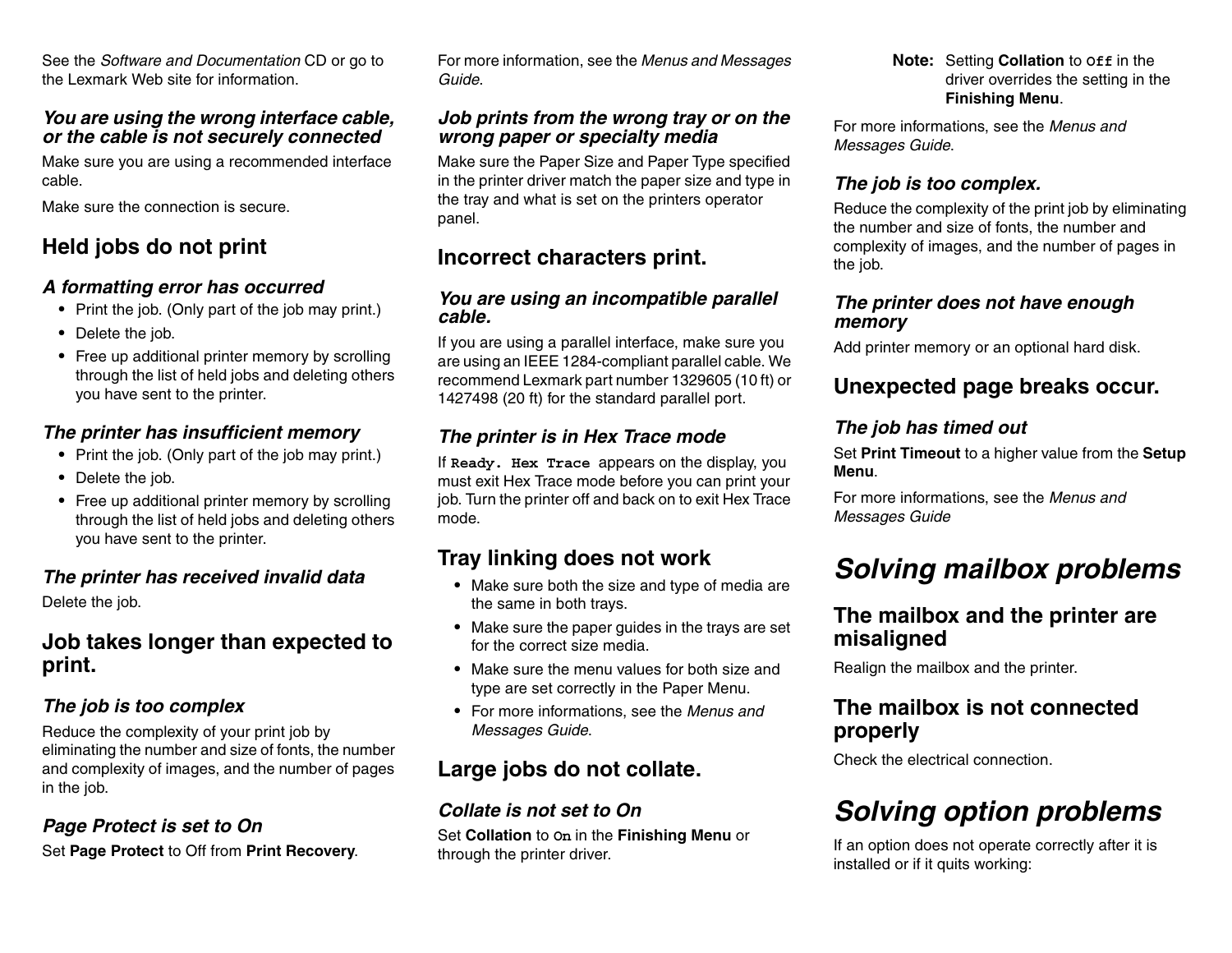- **•** Turn the printer off, wait for about 10 seconds, and turn the printer on. If this does not fix the problem, unplug the printer, and check the connection between the option and printer.
- **•** Print the menu settings page and check to see if the option is listed in the Installed Options list. If the option is not listed, reinstall it.
- **•** Make sure the option is selected in the software application you are using.

The following table lists printer options and suggested corrective actions for related problems. If the suggested corrective action does not fix the problem, call your service representative.

| <b>Option</b>                | <b>Action</b>                                                                                                                                                                                                                                                                                  |
|------------------------------|------------------------------------------------------------------------------------------------------------------------------------------------------------------------------------------------------------------------------------------------------------------------------------------------|
| Drawers                      | Make sure the connection between<br>$\bullet$<br>drawers and the printer is secure.<br>Make sure the print media is loaded<br>$\bullet$<br>correctly.                                                                                                                                          |
| Duplex<br>unit               | Make sure the connection between the<br>duplex unit and the printer is secure. If the<br>duplex unit is listed on the menu settings<br>page, but print media jams when it enters or<br>exits the duplex unit, the printer and duplex<br>unit may not be properly aligned.                      |
| Flash<br>memory              | Make sure flash memory is securely<br>connected to the printer system board.                                                                                                                                                                                                                   |
| Hard<br>disk with<br>adapter | Make sure the hard disk is securely<br>connected to the printer system board.                                                                                                                                                                                                                  |
| Internal<br>print<br>server  | Make sure the internal print server (also<br>$\bullet$<br>called an internal network adapter or INA)<br>is securely connected to the printer<br>system board.<br>Make sure you are using the correct cable,<br>that it is securely connected, and the<br>network software is correctly set up. |
|                              | For more details, see the Software and<br>Documentation CD that shipped with your<br>printer.                                                                                                                                                                                                  |
| High<br>capacity<br>feeder   | See Solving high capacity feeder<br>problems.                                                                                                                                                                                                                                                  |
| Printer<br>memory            | Make sure printer memory is securely<br>connected to the printer system board.                                                                                                                                                                                                                 |

| <b>Option</b>                      | <b>Action</b>                                                                                                                                                                            |
|------------------------------------|------------------------------------------------------------------------------------------------------------------------------------------------------------------------------------------|
| Serial/<br>Parallel<br>l interface | Make sure the Serial/parallel interface<br>card is securely connected to the printer<br>system board.<br>Make sure you are using the correct cable<br>and that it is securely connected. |

### **Solving high capacity feeder problems**

#### *The paper tray does not raise when the loading door is closed, or the paper tray does not lower when the door is opened and the paper tray button is pushed*

Check the following:

- **•** The printer is properly attached to the high capacity feeder.
- **•** The printer is powered on.
- **•** The power cord is plugged firmly into the back of the high capacity feeder.
- **•** The power cord is plugged into an outlet.
- **•** The outlet has power.

#### *The paper tray lowers unexpectedly*

Check to see if your printer is out of paper or has a jam.

#### *More than one sheet of paper is fed or a sheet is fed improperly*

Remove the paper in the printer paper path, and check the stack to ensure the paper has been loaded properly. Be sure to remove the top and bottom sheets of each ream of paper that is loaded.

### *A jam occurs*

Remove the paper in the printer paper path, and check the stack to ensure the paper has been loaded properly. Be sure to remove the top and bottom sheets of each ream of paper that is loaded.

#### *Rubber feed rollers do not turn to advance paper.*

Check the following:

- **•** The power cord is plugged firmly into the back of the high capacity feeder.
- **•** The power cord is plugged into an outlet.
- **•** The outlet has power.

#### *Consistent misfeeds or jams in the feeder*

Try the following:

- **•** Flex the paper.
- **•** Turn the print media over.

Check the following:

- **•** Feeder is properly installed.
- **•** Paper is loaded correctly.
- **•** Paper is not damaged.
- **•** Paper meets specifications.
- **•** Guides are positioned correctly for the paper size selected.

### *Service messages*

A service message indicates printer failure that may require service.

Turn the printer off, wait about 10 seconds, and then turn the printer on.

If the error recurs, write down the error number, the problem, and a detailed description. Call 1-800- LEXMARK for service.

# *Solving paper feed problems*

## **Paper frequently jams**

#### *You are using paper that does not meet the printer specifications.*

Use recommended paper and other specialty media.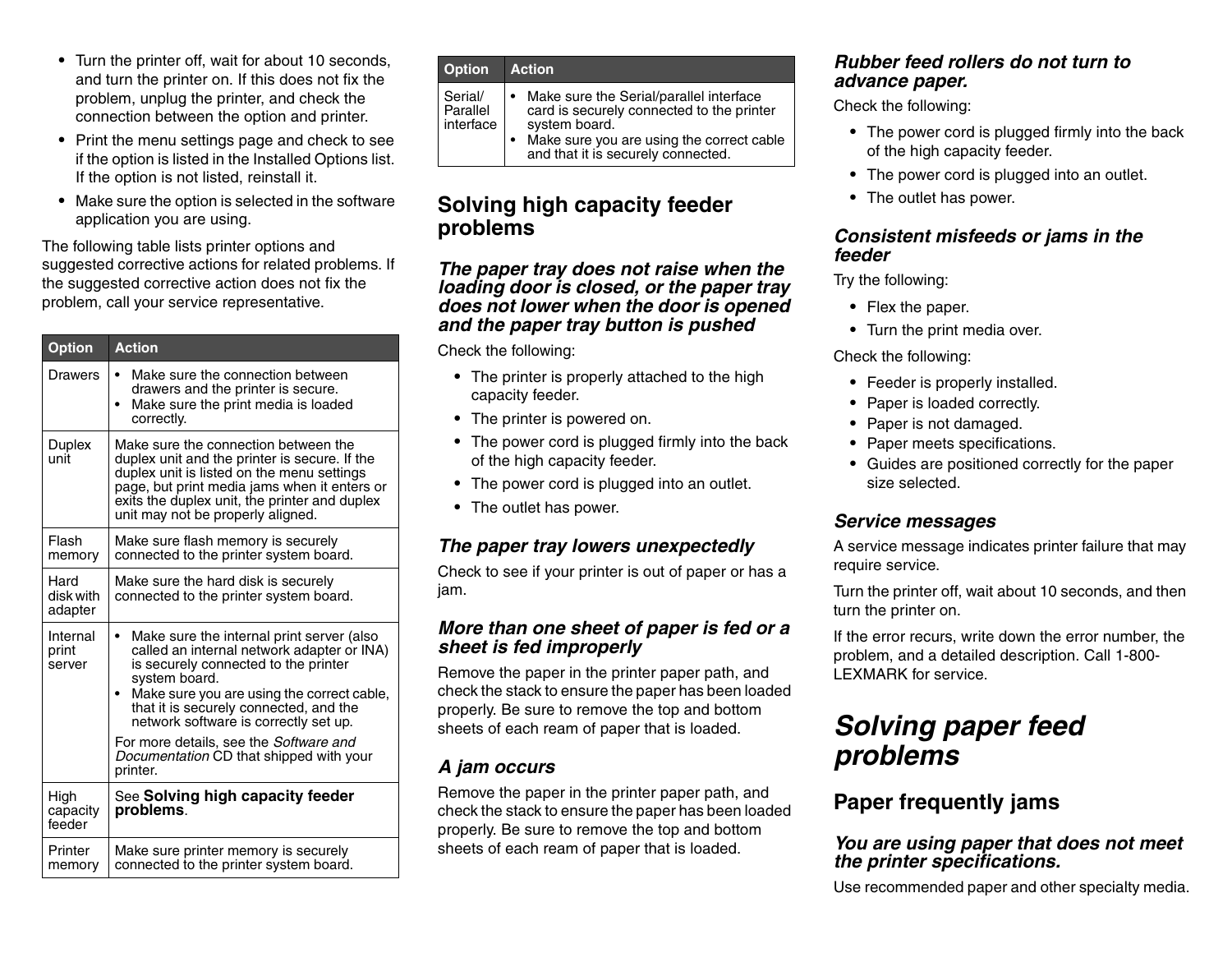See the *Card Stock & Label Guide* available on the Lexmark Web site at **www.lexmark.com** for detailed specifications.

For information that can help prevent jams from occurring, see the *Clearing Jams Guide*.

#### *You have loaded too much paper or too many envelopes.*

Make sure the stack of paper you load does not exceed the maximum stack height indicated at the front of the tray or on the multipurpose feeder.

#### *Guides in the selected tray are not set to the appropriate position for the size paper loaded.*

Move the guides in the tray to the correct position.

#### *The paper has absorbed moisture due to high humidity.*

Load paper from a fresh package.

Store paper in its original wrapper until you load it.

### **The Paper Jam message remains after you remove the jammed paper.**

Clear paper from the entire paper path, and then press  $\oslash$ .

### **The page that jammed does not reprint after you clear the jam.**

Set **Jam Recovery** to Auto or On.

For more information, see the *Menus and Messages Guide*

### **Blank pages feed into the output bin.**

Load the correct type media for your print job, or change the Paper Type to match the type of media loaded.

For more information, see the *Menus and Messages Guide*.

# *Solving print quality problems*

To help isolate print quality problems, print the Print Quality Test Pages.

**1** Turn the printer off.

**2** Press  $\oslash$  and  $\blacktriangleright$  . Hold them while you turn the printer on, and until the **Performing Self Test** message appears.

#### **Config Menu** appears.

**3** Press  $\blacktriangledown$  until  $\blacktriangleleft$  Prt Quality Pgs appears, and then press  $\heartsuit$ .

The pages are formatted. The **Printing Quality Test Pages** message appears, then the pages print. The message remains on the operator panel until all the pages print.

After the Print Quality Test Pages print, to exit the Config Menu:

**4** Press ▼ until ✔ Exit Config Menu appears, and then press  $\oslash$  to complete the procedure.

# **Color misregistration**

Color has shifted outside of the appropriate area or has been superimposed over another color area.

Open the printer door, and make sure all four packaging tabs are removed.

#### **Top to Bottom or Left to Right:**

- **1** Re-seat the cartridges by removing them from the printer and then reinserting them.
- **2** Invoke a Color Adjust operation from the Settings  $\,\rightarrow$  Quality menu.

# **Repeating defects**

**Marks occur repeatedly only in one color and multiple times on a page:**

- **•** Replace the cartridge if the defects occur every:
	- **–** 38 mm (1.5 in.)
	- **–** 48 mm (1.9 in.)
	- **–** 97 mm (3.8 in.)

#### **Marks occur down the page repeatedly in all colors:**

- **•** Replace the transfer roll if the defects occur every 60 mm (2.4 in.)
- **•** Check the first transfer bellcranks and springs or replace the image transfer unit if the defects occur every 101 mm (4 in.)
- **•** Replace the fuser if the defects occur every 148 mm (5.8 in.)

#### **Marks occur on every third or sixth page in any color:**

Replace the image transfer unit.

# **White or colored lines**

- **1** Replace the color print cartridge that is causing the line.
- **2** If you still have the problem, replace the image transfer unit and transfer roller.
- **3** If you still have the problem, replace the fuser.

# **Streaked horizontal lines**

Replace the print cartridge, the transfer roller, the image transfer unit, or fuser as needed.

From the printer operator panel, print the repetitive defects guide to determine which component needs to be replaced.

# **Streaked vertical lines**

- **•** If paper is stiff, try feeding from another tray.
- **•** Replace the print cartridge that corresponds to the color displayed on the control panel.

# **Print irregularities**

- **•** Load paper from a fresh package in the paper tray.
- **•** Avoid textured paper with rough finishes.